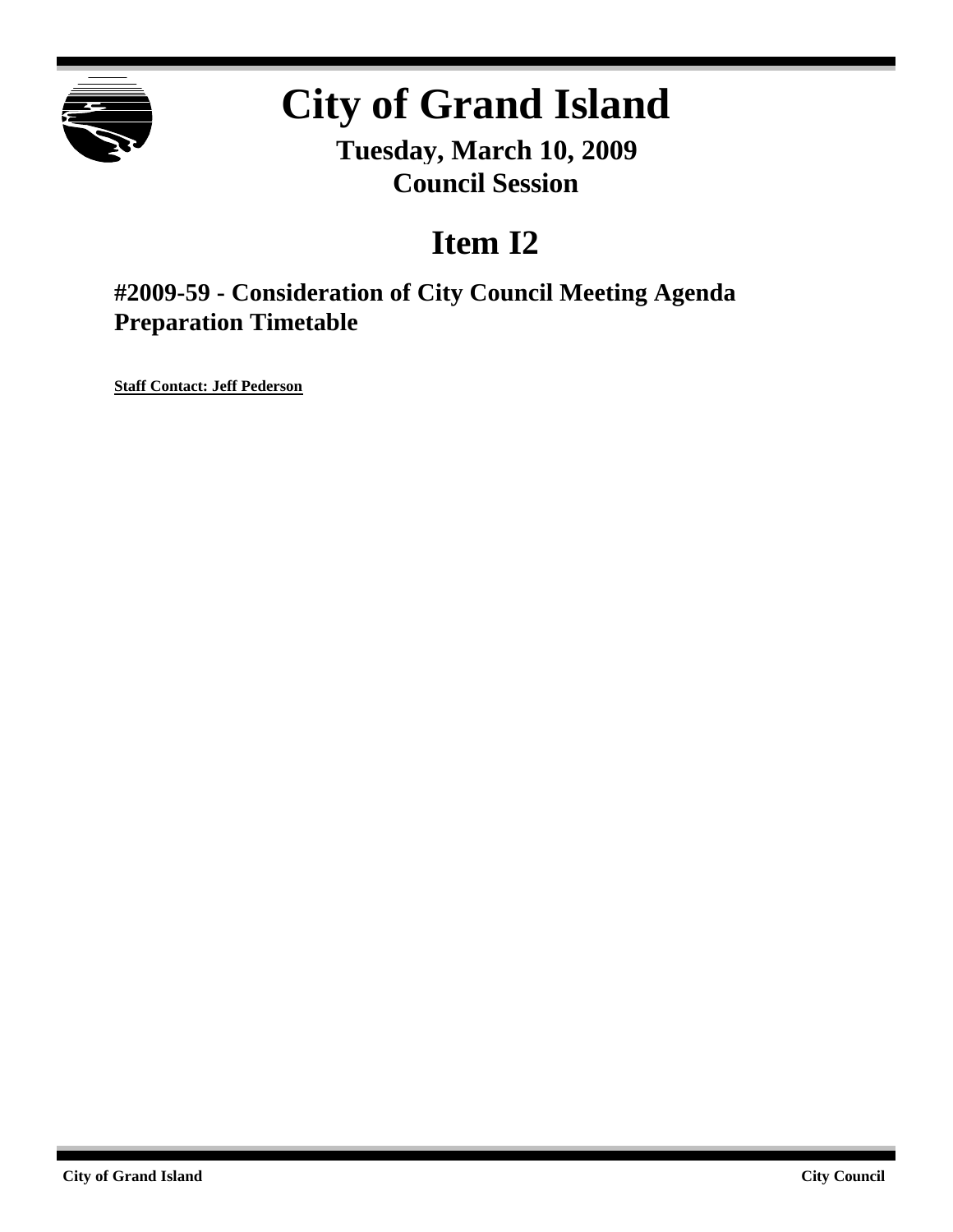## **Council Agenda Memo**

| <b>From:</b>                   | Jeff Pederson, City Administrator                 |  |
|--------------------------------|---------------------------------------------------|--|
| <b>Meeting:</b>                | March 10, 2009                                    |  |
| Subject:                       | City Council Meeting Agenda Preparation Timetable |  |
| <b>Item <math>\#</math>'s:</b> | $I-2$                                             |  |
| $Presenter(s):$                | Jeff Pederson, City Administrator                 |  |

#### **Background**

City Code Chapter 2-6 The Agenda for Meetings states "All matters for consideration at any regular meeting or study session of the city council shall be submitted in writing and filed in the office of the city clerk pursuant to the timetable established by resolution".

#### **Discussion**

In an effort to streamline the assembly and distribution of the Council Meeting Agenda packets, a formal resolution detailing the timetable for submission of Agenda items is presented. In years past an administrative policy governed the timeline and is now brought before council for consideration.

It should be noted that the deadline for submission of Agenda item requests by Elected Officials is Tuesday at 5:00 p.m. This will allow staff time to review and address each Agenda item at the Wednesday, 8:30 a.m. weekly Staff Meetings. As always, members of the City council are encouraged to discuss with the Mayor and/or City Administrator any items that might be under consideration for placement on the agenda.

#### **Alternatives**

It appears that the Council has the following alternatives concerning the issue at hand. The Council may:

- 1. Move to approve
- 2. Refer the issue to a Committee
- 3. Postpone the issue to future date
- 4. Take no action on the issue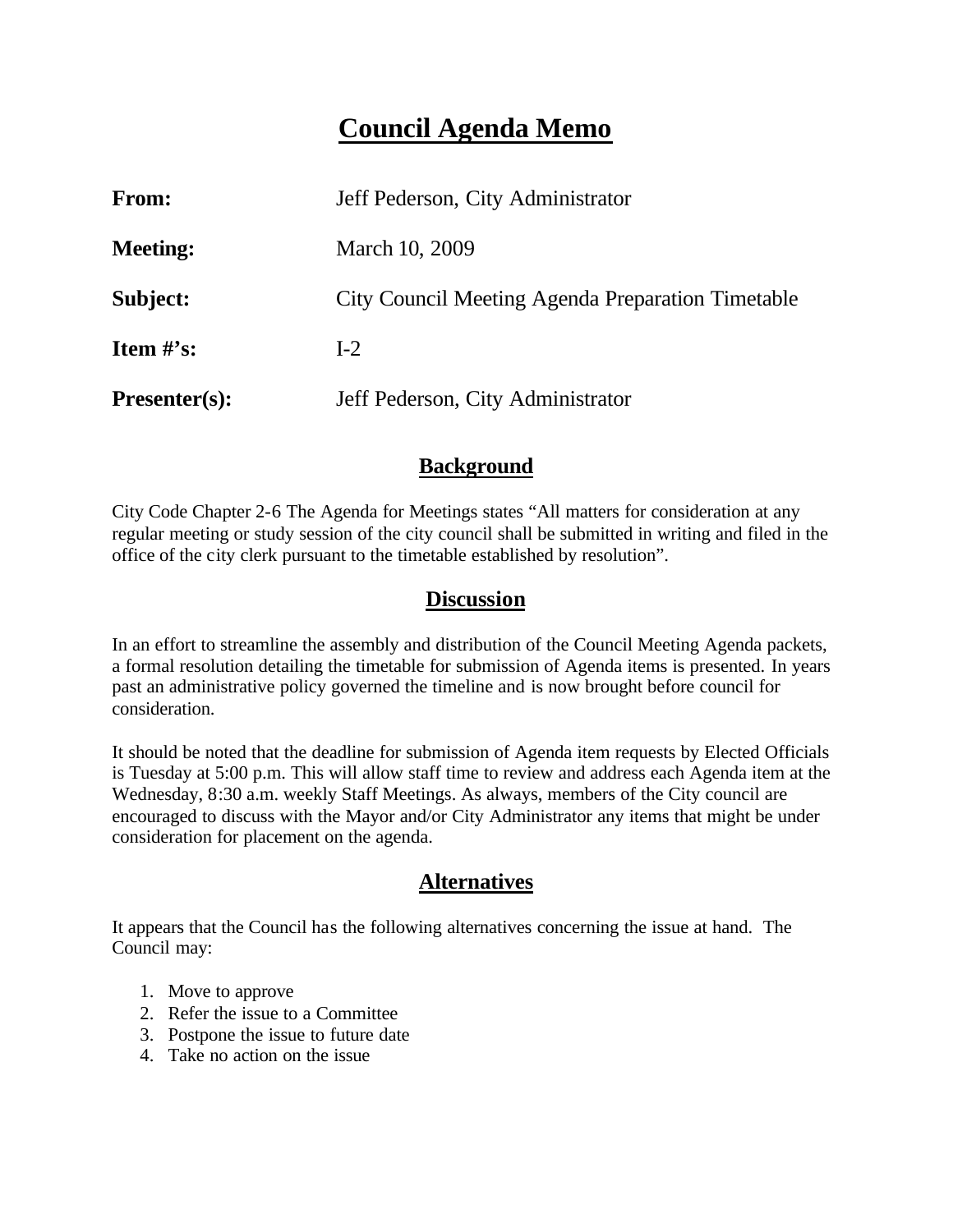## **Recommendation**

City Administration recommends Council approve the resolution detailing City Council Meeting Agenda Preparation Timetable.

## **Sample Motion**

Move to approve the City Council Meeting Agenda Preparation Timetable.